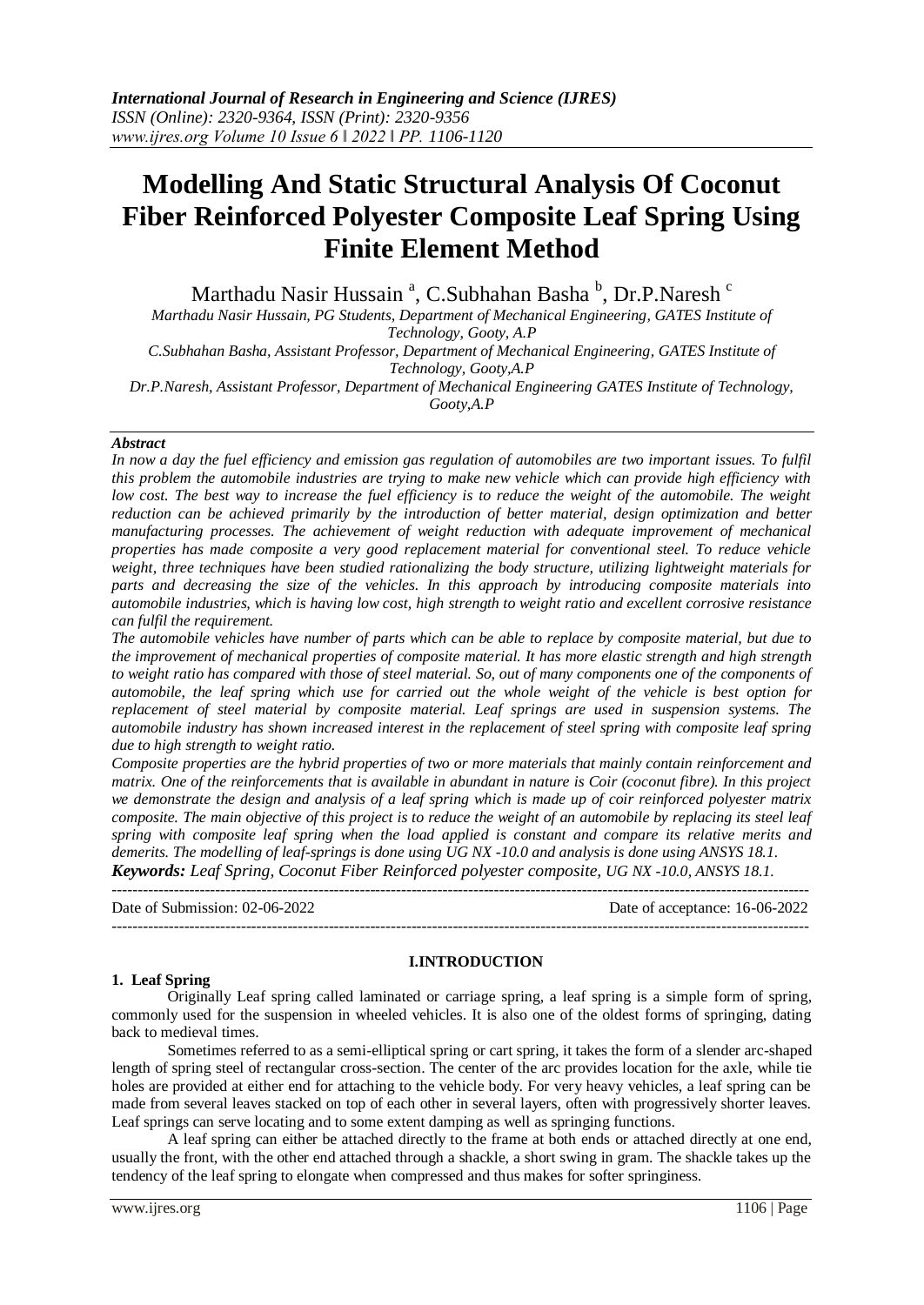

#### **Figure1: Leaf Springs**

The advantage of leaf spring over helical spring is that the end of the springs may be guided along a definite path. Sometimes referred to as a semi-elliptical spring or cart spring, it takes the form of a slender arcshaped length of spring steel of rectangular cross-section. The center of the arc provides location for the axle, while tie holes are provided at either end for attaching to the vehicle body. For very heavy vehicles, a leaf spring can be made from several leaves stacked on top of each other in several layers, often with progressively shorter leaves. Leaf springs can serve locating and to some extent damping as well as springing functions. While the interleaf friction provides a damping action, it is not well controlled and results in stiction in the motion of the suspension. For this reason manufacturers have experimented with mono-leaf springs.

A leaf spring can either be attached directly to the frame at both ends or attached directly at one end, usually the front, with the other end attached through a shackle, a short swinging arm. The shackle takes up the tendency of the leaf spring to elongate when compressed and thus makes for softer springiness. Some springs terminated in a concave end, called a spoon end (seldom used now), to carry a swivelling member.

There were a variety of leaf springs, usually employing the word "elliptical". "Elliptical" or "full elliptical" leaf springs referred to two circular arcs linked at their tips. This was joined to the frame at the top center of the upper arc, the bottom center was joined to the "live" suspension components, such as a solid front axle. Additional suspension components, such as trailing arms, would be needed for this design, but not for "semi-elliptical" leaf springs as used in the Hotchkiss drive. That employed the lower arc, hence its name. "Quarter-elliptic" springs often had the thickest part of the stack of leaves stuck into the rear end of the side pieces of a short ladder frame, with the free end attached to the differential, as in the Austin Seven of the 1920s. As an example of non-elliptic leaf springs, the Ford Model T had multiple leaf springs over its differential that was curved in the shape of a yoke. As a substitute for dampers (shock absorbers), some manufacturers laid nonmetallic sheets in between the metal leaves, such as wood.

Leaf springs were very common on automobiles, right up to the 1970s in Europe and Japan and late 70's in America when the move to front wheel drive, and more sophisticated suspension designs saw automobile manufacturers use coil springs instead. Today leaf springs are still used in heavy commercial vehicles such as vans and trucks, SUVs, and railway carriages. For heavy vehicles, they have the advantage of spreading the load more widely over the vehicle's chassis, whereas coil springs transfer it to a single point. Unlike coil springs, leaf springs also locate the rear axle, eliminating the need for trailing arms and a Pan hard rod, thereby saving cost and weight in a simple live axle rear suspension.

A more modern implementation is the parabolic leaf spring. This design is characterised by fewer leaves whose thickness varies from centre to ends following a parabolic curve. In this design, inter-leaf friction is unwanted, and therefore there is only contact between the springs at the ends and at the centre where the axle is connected. Spacers prevent contact at other points. Aside from a weight saving, the main advantage of parabolic springs is their greater flexibility, which translates into vehicle ride quality that approaches that of coil springs. There is a trade-off in the form of reduced load carrying capability, however. The characteristic of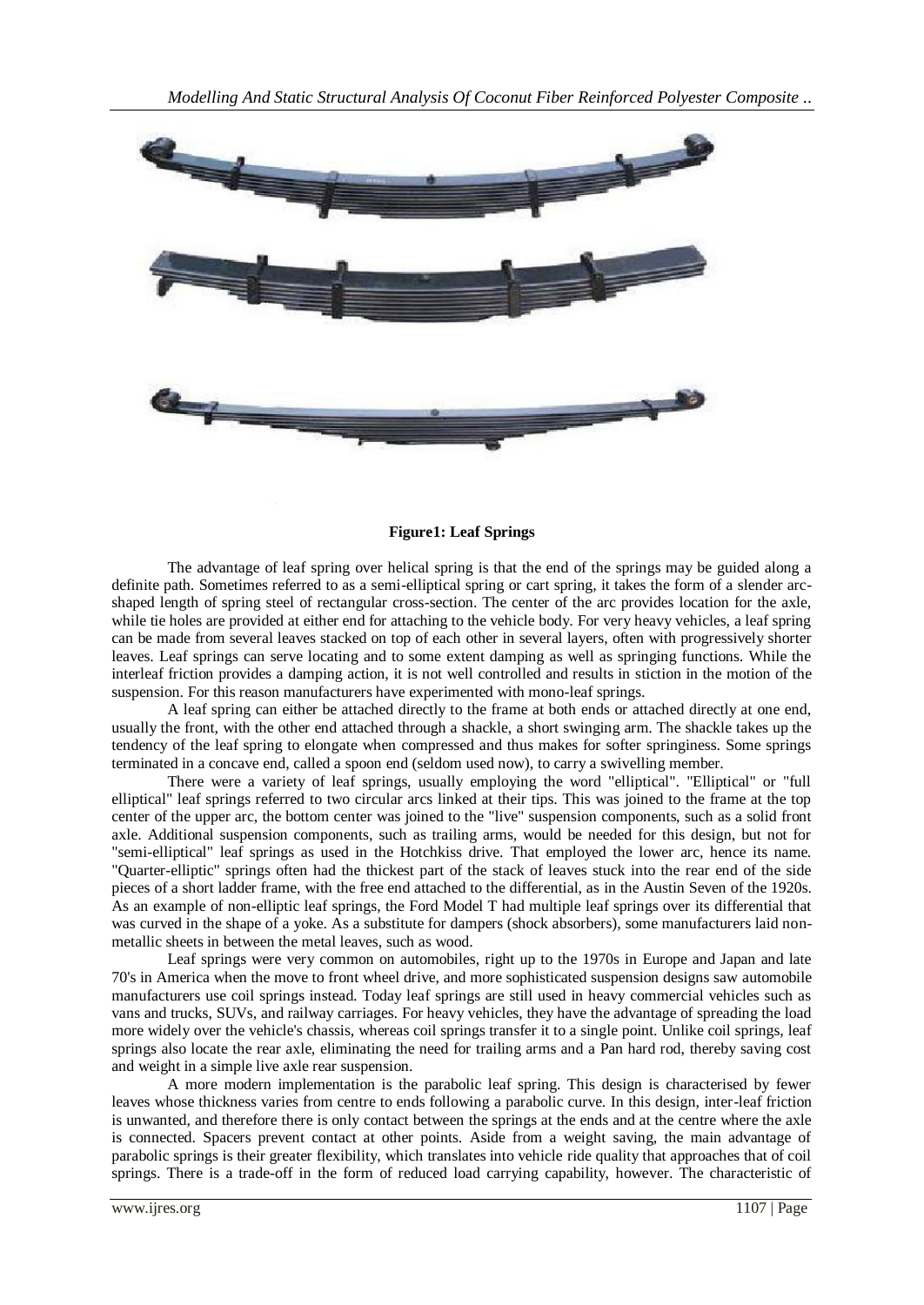parabolic springs is better riding comfort and not as "stiff" as conventional "multi-leaf springs". It is widely used on buses for better comfort. A further development by the British GKN company and by Chevrolet with the Corvette amongst others, is the move to composite plastic leaf springs.

Typically when used in automobile suspension the leaf both supports an axle and locates/ partially locates the axle. This can lead to handling issues (such as 'axle tramp'), as the flexible nature of the spring makes precise control of the unsprung mass of the axle difficult. Some suspension designs which use leaf springs do not use the leaf to locate the axle and do not have this drawback. The Fiat 128's rear suspension is an example.



**Figure 2: A traditional leaf spring arrangement.**

A leaf spring is a long, flat, thin, and flexible piece of spring steel or composite material that resists bending. The basic principles of leaf spring design and assembly are relatively simple, and leafs have been used in various capacities since medieval times. Most heavy-duty vehicles today use two sets of leaf springs per solid axle, mounted perpendicularly to support the weight of the vehicle. This Hotchkiss system requires that each leaf set act as both a spring and a horizontally stable link. Because leaf sets lack rigidity, such a dual-role is only suited for applications where load-bearing capability is more important than precision in suspension response.

#### **II.MATERIALS FOR LEAF SPRINGS**

The material used for leaf springs is usually a plain carbon steel having 0.90 to1.0% carbon. The leaves are heat treated after the forming process. The heat treatment of spring steel produces greater strength and therefore greater load capacity, greater range of deflection and better fatigue properties.

According to Indian standards, the recommended materials are :

1.For automobiles : 50 Cr 1, 50 Cr 1 V 23, and 55 Si 2 Mn 90 all used in hardened and tempered state.

2. For rail road springs: C 55 (water-hardened), C 75 (oil-hardened), 40 Si 2 Mn 90(water hardened) and 55 Si 2 Mn 90 (oil-hardened).

3. The physical properties of some of these materials are given in the following table. All values are for oil quenched condition and for single heat only.

Physical properties of materials commonly used for leaf springs **2.1. Steel**

Steel is an alloy of iron that contains the element iron as the major component and small amounts of carbon as the major alloying element. The carbon contents in steel ranges from 0.02% to 2.0% by weight. Small amounts, generally on the order of few percent, of other alloying elements such as manganese, silicon, chromium, nickel and molybdenum may also be present, but it is the carbon content that turns iron into steel. Also, the properties like toughness and ductility are obtained by the addition of elements like manganese, chromium, nickel, molybdenum, tungsten, vanadium, silicon etc. Steel is the most common and widely used metallic material in today's society. It can be cast or wrought into numerous forms and can be produced with tensile strength exceeding 5GPa.

Types of steel

Steel can be classified in many ways, such as method of manufacturing, its final use and AISI standards, but mostly steel can be classified into following two categories:

1. Carbon Steel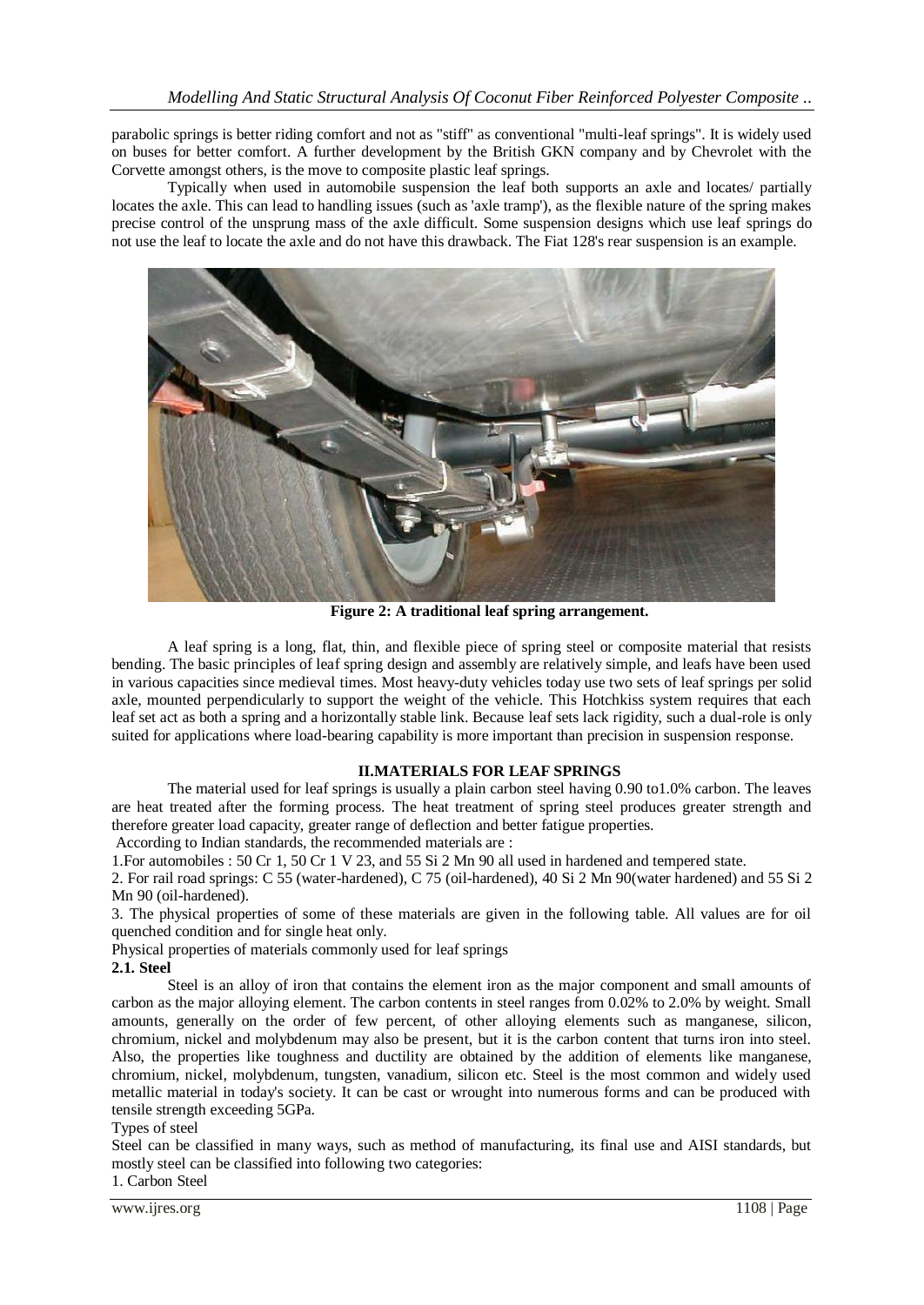# 2. Alloy Steel

#### Carbon Steel

Carbon steel is steel that receives its distinctive properties, mainly form carbon it contains. Other elements, such as manganese, silicon, phosphorus and sulfur may be present in relatively small amounts and their purpose is not to modify the mechanical properties of steel. The carbon content of this grade may ranges from a trace to 1.7%.The plain carbon steels are usually divided into three grades on the basis of their carbon content. These are giving as under.

**a.) Low Carbon Steel :** The plain carbon steel in which carbon content ranges from 0.08 to below0.3% are known as low carbon steel or mild steel. Mild steel are not much affected by heat treatment processes specially hardening process. A decrease in carbon improves the ductility of mild steels. These steels posses good machine ability and weld ability. They are used for making wires, rivets, nuts and bolts, screws, sheets, plates, tubes, rods, shafts, structural steel sections and form general work shop purposes.

**b) Medium Carbon Steel:** The plain carbon steel in which carbon content ranges from 0.3 to 0.8% are called medium carbon steel.

These steels are stronger than mild steel but are less ductile. Their mechanical properties can be much improved by proper heat treatment. They have lesser machine ability than mild steel. However, they can easily be welded and forged. They are used for making stronger nuts and bolts, shafts, various steel sections, high tensile tubes, springs, locomotive, large forging dies, hammer and agricultural tools etc.

**c) High Carbon steel** :The plain carbon steel in which carbon content range from 0.8 to 1.8% are known as high carbon steel. The structure and hardness of steel increases with the increase of carbon content and the strength is almost maximum at about 0.8% carbon, there after hardness continuously increases while strength decreases. Ductility and machine ability of steel decrease within crease of carbon content from mild steel onwards. Their mechanical properties can be altered by proper heat treatment. They are mainly used for making springs, wood working tools, press work dies and punches.

#### **Alloy Steel:**

Alloy steels are the type of steels in which elements other than iron and carbon are present in sufficient quantities to modify the properties. The utility of alloy steels lies in the fact that they permit a much wider range of physical and mechanical properties than is possible in plain carbon steel. Alloy steels may be classified in many ways but for the purpose of convenience we may divide it as follows:

**a) Micro alloy steel:** Micro alloy steels are those steels in which the total alloying elements present in steel other than iron and carbon are below one percent. Micro alloy steels are widely used in many engineering industries such as manufacturing of pipe lines, automobiles and in aircraft industries. Micro alloy steel is used in these industries because of its good strength, light weight and good weld ability. Some common micro alloy steels contain small amounts of vanadium m, columbium, copper, manganese. Micro alloy steels are only slightly heavier than pure iron but are as strong as some steels.

**b) Low alloy steel:** Low alloy steels are those steels in which the total alloying elements present in steel other than that of iron and carbon are above one percent and below 5%. Low alloy steels have superior mechanical properties than plain carbon steels. Superior properties usually mean higher strength, hardness, hot hardness, wear resistance and toughness.

#### **Spring Steel**

Spring steel is a low alloy, medium with a very high yield strength. This allows objects made of spring steel to return to their original shape despite significant bending or twisting. Spring steel chemical composition which is given as under:

| <b>ELEMENTS IN LEAF</b><br><b>SPRING</b> | <b>% OF ELEMENTS</b> |  |  |
|------------------------------------------|----------------------|--|--|
| <b>CARBON</b>                            | $0.5 - 0.65$         |  |  |
| <b>SILICON</b>                           | $0.15 - 0.35$        |  |  |
| <b>MANGANESE</b>                         | $0.65 - 0.95$        |  |  |
| <b>PHOPHOROUS</b>                        | 0.035                |  |  |
| <b>SILICON</b>                           | 0.035                |  |  |
| <b>CHROMIUM</b>                          | $0.65 - 0.95$        |  |  |

Depending on the type of application, springs are made of carbon steels, silicon and manganese containing steels, silicon-manganese steels, alloyed steels, stainless steels. Springs must be capable of storing and releasing the energy. After repeated applications of load, they must retain their original shape and dimensions. This property may be attained by the use of a highly elastic material and by proper design because the allowable stress values determine the choice of material and design. Major requirements of spring steels are: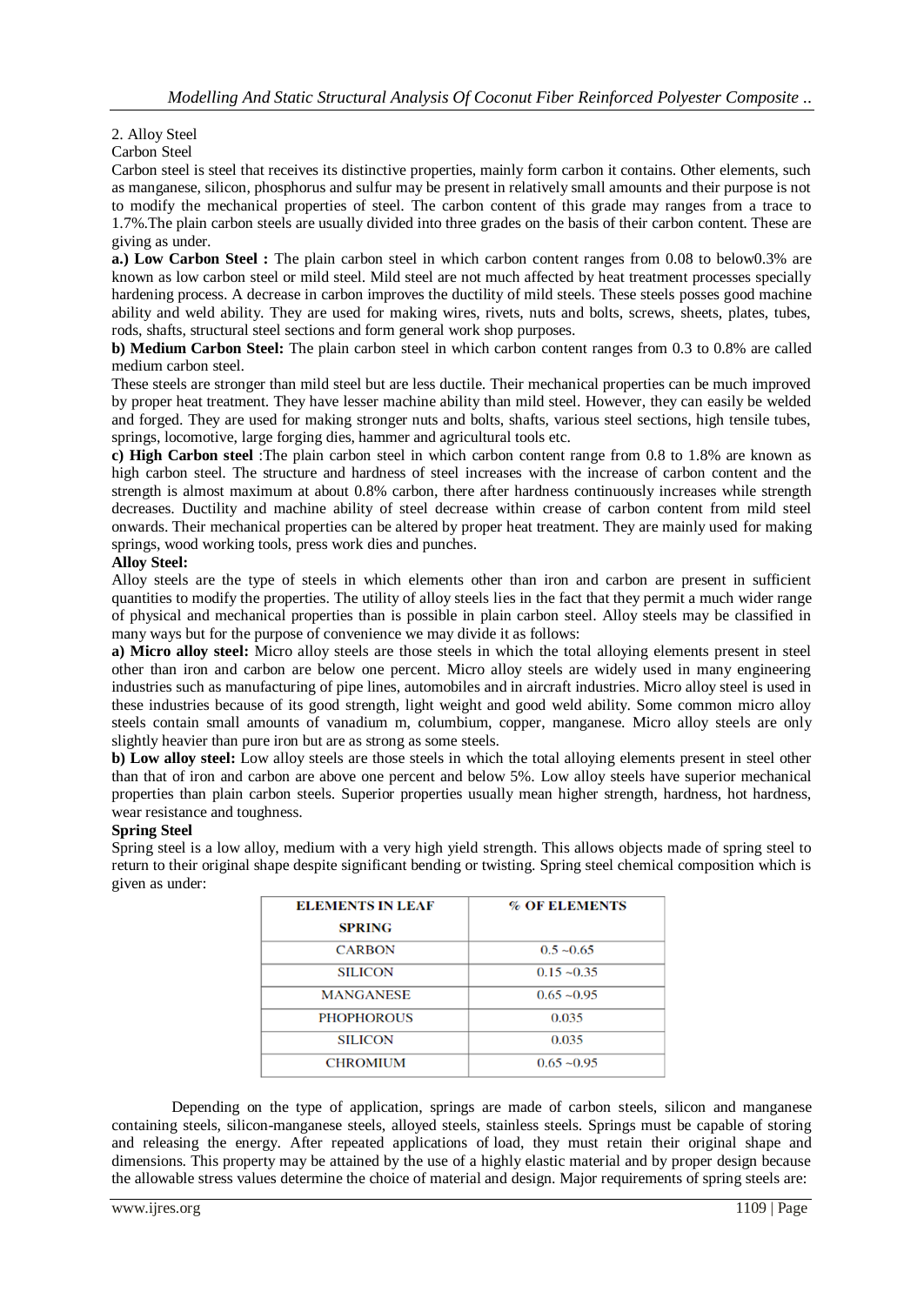1. Should have a highly yield strength (of the order of 21000kg/mm

2. Or more accurately, a high proportional limit, so that it will not show any appreciable permanent set2. High fatigue strength under alternating and fluctuating stresses with a reserve for occasional or more frequent overloads (e.g. Vehicle springs when stressed in the resonance range).

3. Should have an adequate plastic range for the forming (winding) of the springs.

Generally, carbon is the most important commercial steel alloy. Increasing carbon content increases hardness and strength and improves harden ability. But carbon also increases brittleness and reduces weld ability because of its tendency to form marten site. This means carbon content can be both a blessing and a curse when it comes to commercial steel. And while there are steels that have up to 2 percent carbon content, they are the exception. Most steel contains less than 0.35 percent carbon. To put this in perspective, keep in mind that's 35/100 of 1 percent. Now, any steel in the 0.35 to 1.86percent carbon content range can be hardened using a heatquench-temper cycle. Carbon is the most important element in steel as slight variations in percentage cause very marked changes in physical and mechanical properties. When a small amount of carbon is added to iron, the properties which give steel its great value begin to appear. In plain carbon steels manganese, phosphorus and sulfur are present in amounts which do not interfere in any way with the effect that carbon variation has on the properties of the steel. Thus, steels may be considered binary alloys of iron and carbon. In alloy steels, the effects of the alloying elements must be considered. The plain carbon steels represent the most important group of engineering materials known. They represent by far the major percentage of steel production and the widest diversity of application of any of the engineering materials. These applications are so diversified that anything like a complete listing or even a classification on the basis of application is not feasible.



**Figure 3: Types of Leaf springs**

#### **2.2 Composite Leaf Springs**

Composites are well suited for leaf-spring applications due to their high strength-to-weight ratio, fatigue resistance and natural frequency. Internal damping in the composite material leads to better vibration energy absorption within the material, resulting in reduced transmission of vibration noise to neighboring structures.

The biggest benefit, however, is mass reduction: Composite leaf springs are up to five times more durable than a steel spring, so when General Motors (GM, Detroit, Mich.) switched to a glass-reinforced epoxy composite transverse leaf spring (supplied byLiteflex LLC, Englewood, Colo.) on the 1981 Chevrolet Corvette C4, a mono-leaf composite spring, weighing 8 lb/3.7 kg, replaced a ten-leaf steel system that weighed 41 lb/18.6 kg. This reportedly enabled GM to shave 15 kg/33 lb of unsprung weight from the Corvette, yet maintain the same spring rates. The leaf spring was transverse-mounted; that is, it ran across the car's width at each axle. This eliminated the coil springs that sit up high in a spring pocket on the frame. Thus, the car can sit lower to the ground, which improves car handling.

Today, GM continues to employ transverse GFRP composite leaf springs on the front and back of its Corvette models. The 2014 Chevrolet Corvette Coupe includes a double-wishbone suspension, which, at GM, goes by the name short/long arm (SLA). SLA refers to the fact that the upper control arm is shorter than the lower one. A transverse composite leaf spring presses against the lower arm and spans the width of the car. In fact, the spring is always loaded against the sub frame. This design directs shock loads into the frame side, eliminating the standalone rear antiroll bar that must be incorporated into models with standard suspension packages. The spring's camber curve also is said to improve tire contact with the road during cornering.

#### **Higher speed, greater volume**

To date, commercial glass- and carbon-reinforced composite leaf springs have been limited to lowvolume production models. "When resins were first being used in the automotive industry, epoxy systems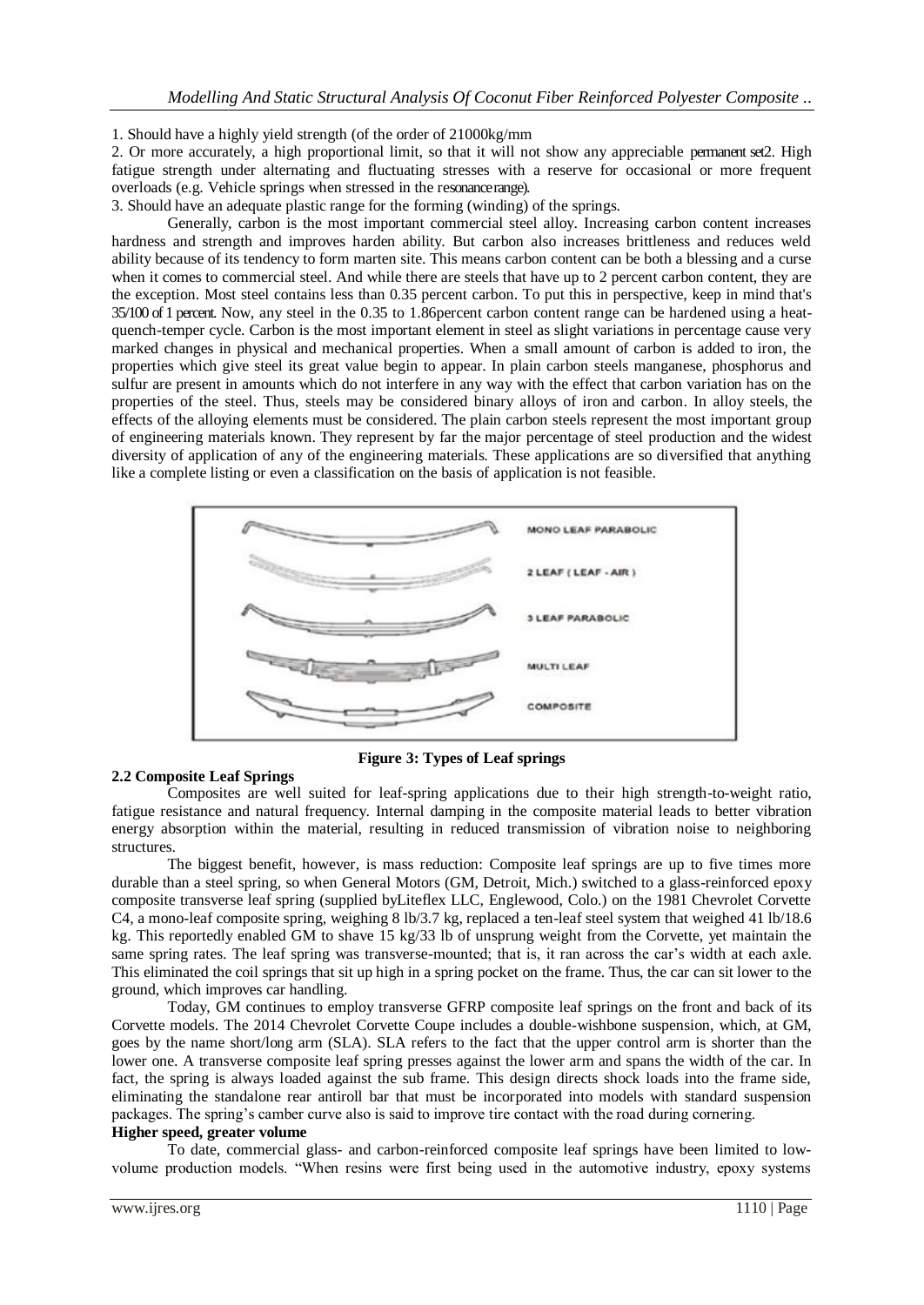already proven in the aerospace industry were the first to be selected," explains Scott Simmons, business development specialist for chassis, Henkel Corp. (Madison Heights, Mich.). "While these epoxy systems provide a very high-performing part, the prepreg manufacturing process primarily employed with these resin systems is better suited for the low-volume production associated with aerospace."

Epoxy prepreg systems weren't fast reacting because they didn't need to be for autoclave processing, which, for purposes of quality assurance to high aerospace standards, necessarily involved slow and carefully controlled applications of temperature and pressure. However, much research has gone into expediting the production process through the use of faster melding processes and the development and use of suitably fastreacting resin systems. These emerging systems show promise for economical mass production of composite leaf springs.



**Figure 4: New generation composite leaf springs**

In our project work we can go through One of the natural fibers which is available in abundant in nature and also very cheap, Coir, is used as the reinforcement for polyester in this composite. Coir is a fiber, obtained from various parts of coconut tree like coconuts and at leaves. It is well treated with salt water and rinsed with chemicals to make it dust free. It is then cut in to required size. Composite properties are taken from the journal published by P N E Naveen and M Yasasvi [9].



**Figure 5: Coir fibre. III.DESIGN OF LEAF SPRING**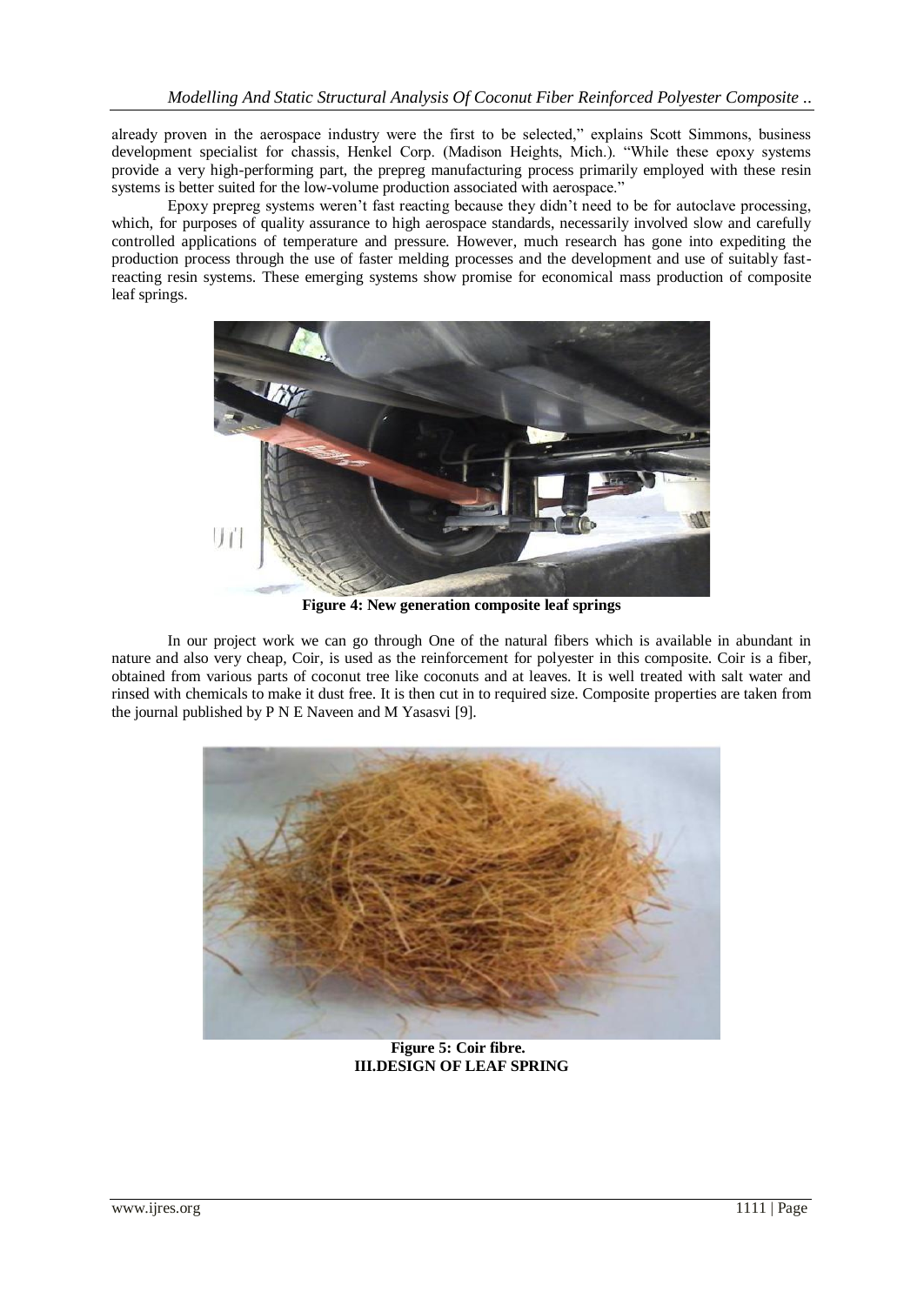

Leaf springs (also known as flat springs) are made out of flat plates. The advantage of leaf spring over helical spring is that the ends of the spring may be guided along a definite path as it deflects to act as a structural member in addition to energy absorbing device. Thus the leaf springs may carry lateral loads, brake torque; driving torque etc., in addition to shocks.

Let *t* = Thickness of plate, *b*= Width of plate, *2 L*= Effective length of leaf spring  $l =$  ineffective length of leaf spring  $N_f$  = Number of full-length leaves  $N_g$  = Number of graduated leaves  $n = Total number of leaves = N_{f+}N_g$  $2W =$ Central load acting  $FOS =$  factor of safety  $\delta_{\text{f}}$  Defection in full length leave For reference and comparison sake a general leaf-spring of Model-Mahindra "Model-Commander 650 Di" was considered. The Dimensions of leaf spring as determined as follows Number of leaf springs = 10 Effective length of leaf spring  $= 1120$  mm Width of leaves = 50mm Number of full-length leaves = 2 Number of graduated leaves = 8 Total number of leaves  $= 10$ Central load acting  $= 2W = 1910$ Kg 2W=1910X10X1.33(FOS)  $= 25403 N$  $2W = 25403/4$  $= 6350.7$  $W = 3200 N$ **3.1 Material used for leaf spring: structural steel** Bending stress n<br>6  $= \frac{0.1600 \times 360}{10 \times 50 \times 62}$  $= 299 \text{ N/mm}^2$  Deflection in full length leaves =  $E b t 3 (2 n G + 3 n F)$  $=(12X1600X560^{3})/(207X(10)^{3}X50X6^{3}(2X8+3X2))$  $= 68.5$  mm. Length of leaf  $=$ e  $\frac{e}{m}$  run ber of leaves-1 + Length of smallest leaf (leaf 1)  $=$ 1  $\frac{1120}{10-1}$  + 90 = 214 mm

www.ijres.org 1112 | Page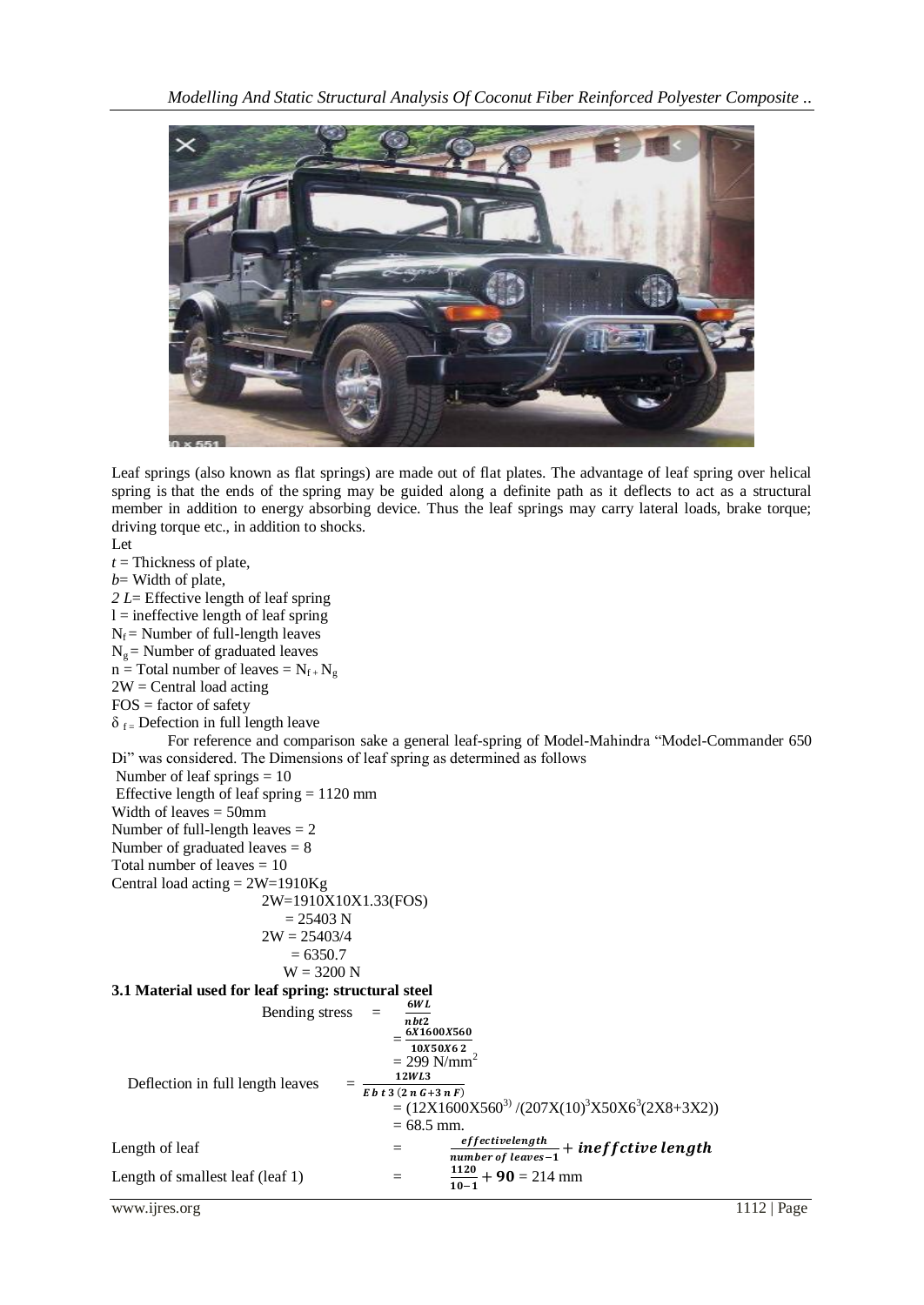| Length of second leaf  |     | $\frac{1120}{10-1}X2 + 90 = 338 \, mm$                  |
|------------------------|-----|---------------------------------------------------------|
| Length of third leaf   |     | $\frac{1120}{1120}X3 + 90 = 463$ mm<br>$10 - 1$         |
| Length of fourth leaf  |     | $\frac{\tilde{1}\tilde{1}2\tilde{0}}{10-1}X4+90=588 mm$ |
| Length of fifth leaf   | $=$ | $\frac{1120}{10-1}X5 + 90 = 712 \; mm$                  |
| Length of sixth leaf   |     | $\frac{1120}{1120}X6 + 90 = 837 \; mm$<br>$10 - 1$      |
| Length of seventh leaf | $=$ | $\frac{1120}{112}X7 + 90 = 961$ mm<br>$10 - 1$          |
| Length of eight leaf   | $=$ | $\frac{\overline{1120}}{10-1}X8 + 90 = 1085$ mm         |
| Length of nineth leaf  | $=$ | $1120$ mm                                               |
| Length of tenth leaf   |     | $1120 \text{ mm}$                                       |
|                        |     |                                                         |

| Property               | value     |
|------------------------|-----------|
| Density                | 7850kg/m2 |
| Tensile Yield Strength | 250 MPa   |
| Poisson's ratio        | 0.3       |
| Young's modulus        | $210$ Gpa |





# **Fig:6 Drafting of steel leaf spring**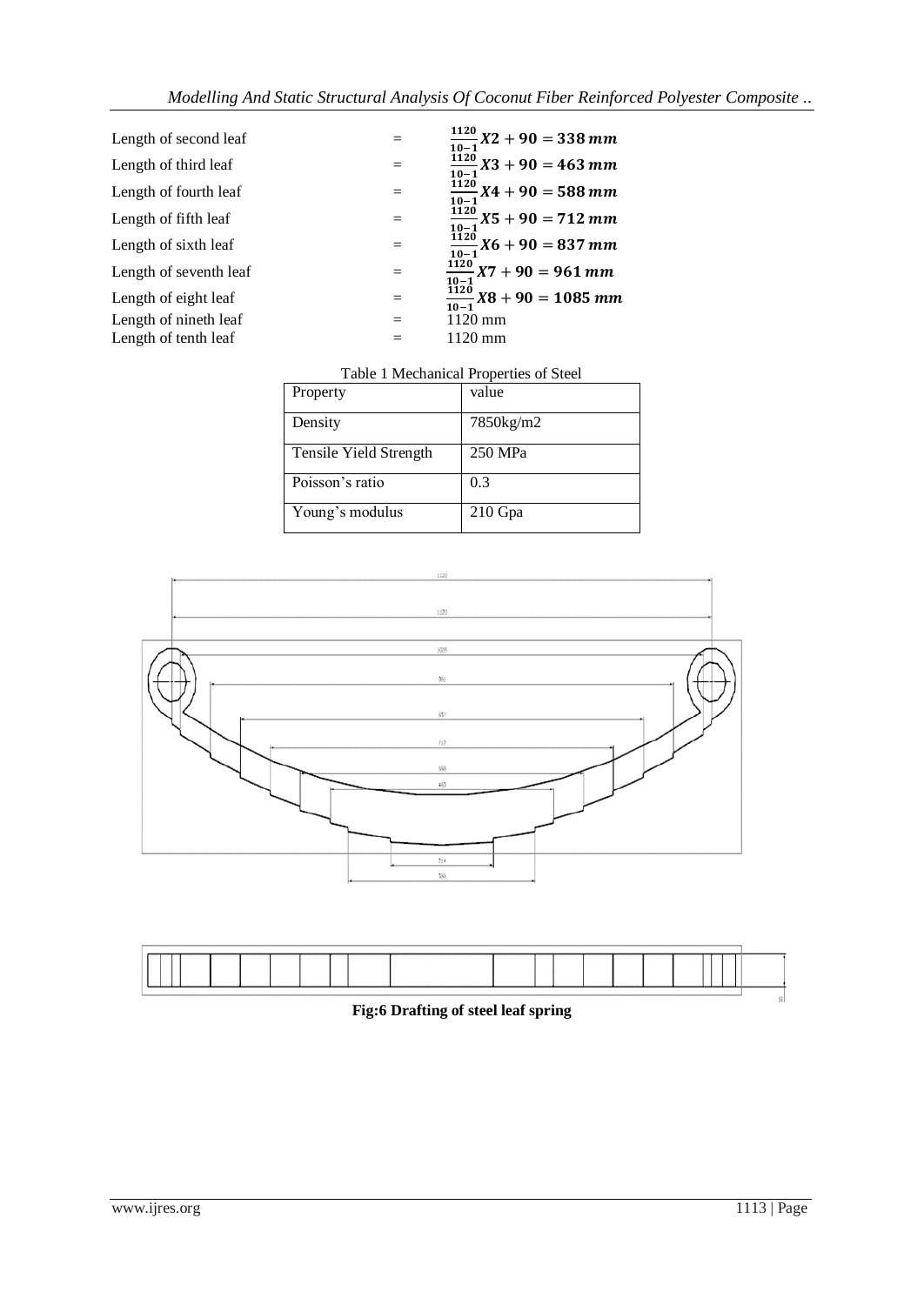

**Figure: 7 CAD model of Steel leaf-spring.**

### **3.2 Dimensions of Coconut Fibre Reinforced Polyester Composite Leaf-Spring**

The dimensions of composite leaf spring are set in such a way that, when 3200 N is applied, the deflection should be same as that of steel leaf-spring.

 $12WL3$  Deflection in full length leaves =  $= \frac{12.76}{E b t 3 (2 n G + 3 n F)}$  $68.5 = (12X1600X560<sup>3</sup>)/(207X(10)<sup>3</sup>XbX8<sup>3</sup>(2X8+3X2))$  $b = 67$  mm

Firstly, length of 1420 mm and thickness of 8 mm is fixed and width is calculated using above formula.

| Length of leaf                   | $=$ | $\frac{effective length}{number\ of\ leaves-1} + inefficient\ length$ |
|----------------------------------|-----|-----------------------------------------------------------------------|
| Length of smallest leaf (leaf 1) | $=$ | $\frac{1420}{10-1}$ + 90 = 247.7 mm                                   |
| Length of second leaf            | $=$ | $\frac{1420}{10-1}X2 + 90 = 405.55 \; mm$                             |
| Length of third leaf             | $=$ | $\frac{1420}{10-1}X3 + 90 = 563.33$ mm                                |
| Length of fourth leaf            | $=$ | $\frac{1420}{10-1}X4 + 90 = 721.11 \text{ mm}$                        |
| Length of fifth leaf             | $=$ | $\frac{1420}{10-1}X5 + 90 = 878.88$ mm                                |
| Length of sixth leaf             | $=$ | $\frac{1420}{10-1}X6 + 90 = 1036.66$ mm                               |
| Length of seventh leaf           | $=$ | $\frac{1420}{10-1} X7 + 90 = 1194.4 \text{ mm}$                       |
| Length of eigth leaf             | $=$ | $\frac{1420}{10-1}X8 + 90 = 1352.22 \text{ mm}$                       |
| Length of nineth leaf            | $=$ | 1420 mm                                                               |
| Length of tenth leaf             | $=$ | 1420 mm                                                               |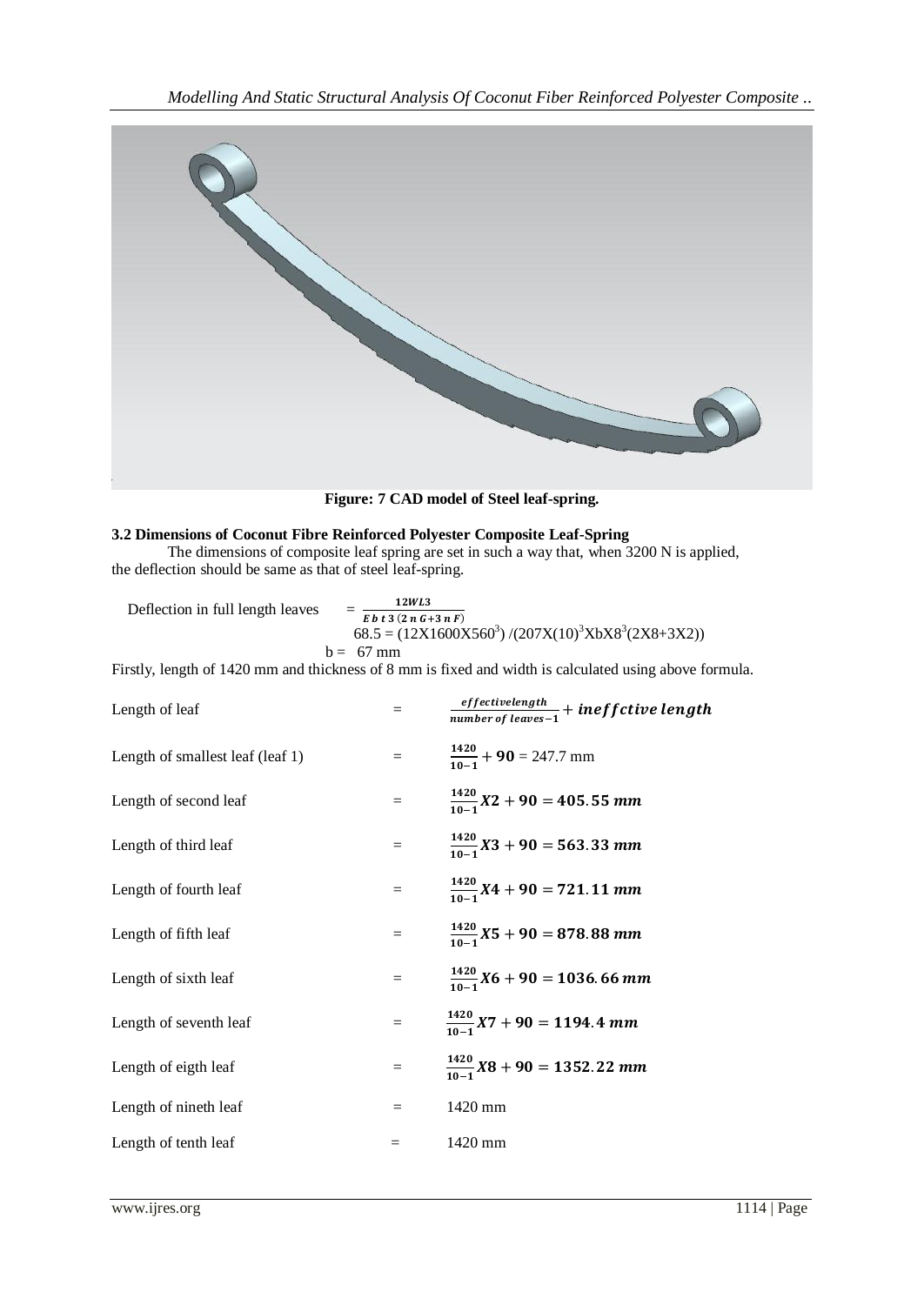

**Figure:8 Coir fiber.**

# **Table 2: Properties of Coir composite**

| property               | value       |
|------------------------|-------------|
| Density                | 1380 kg/m^3 |
| Tensile Yield Strength | 25 MPa.     |
| Poisson's ratio        | 0.3         |
| Young's modulus        | 315Gpa      |





# **Fig:8 Drafting of coconut fiber composite leaf spring**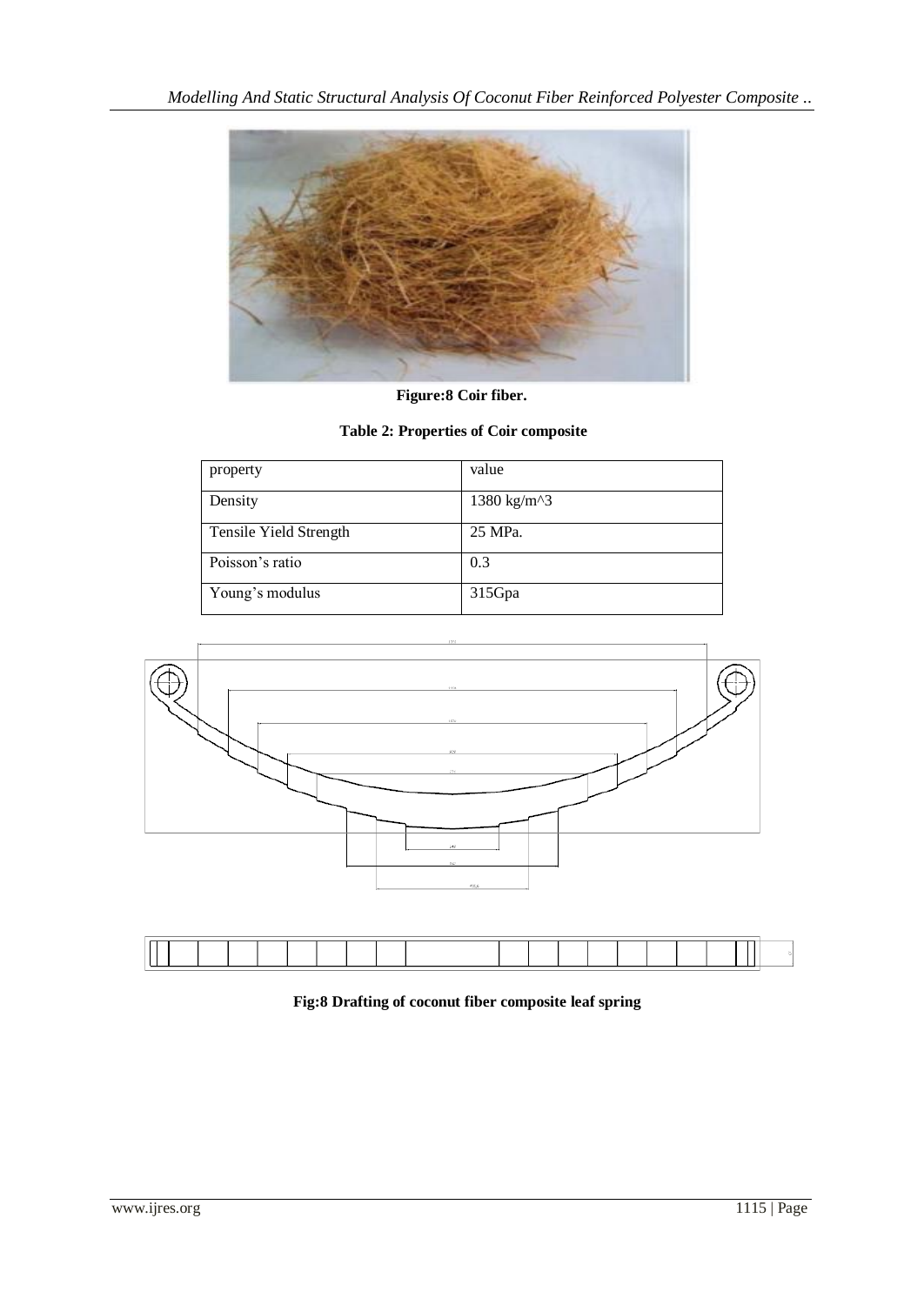*Modelling And Static Structural Analysis Of Coconut Fiber Reinforced Polyester Composite ..*



**Figure: 9 CAD model of coconut fibre composite leaf spring**

# **IV. RESULTS AND DISCUSSION**

# **4.1 Analysis of steel Leaf Spring**



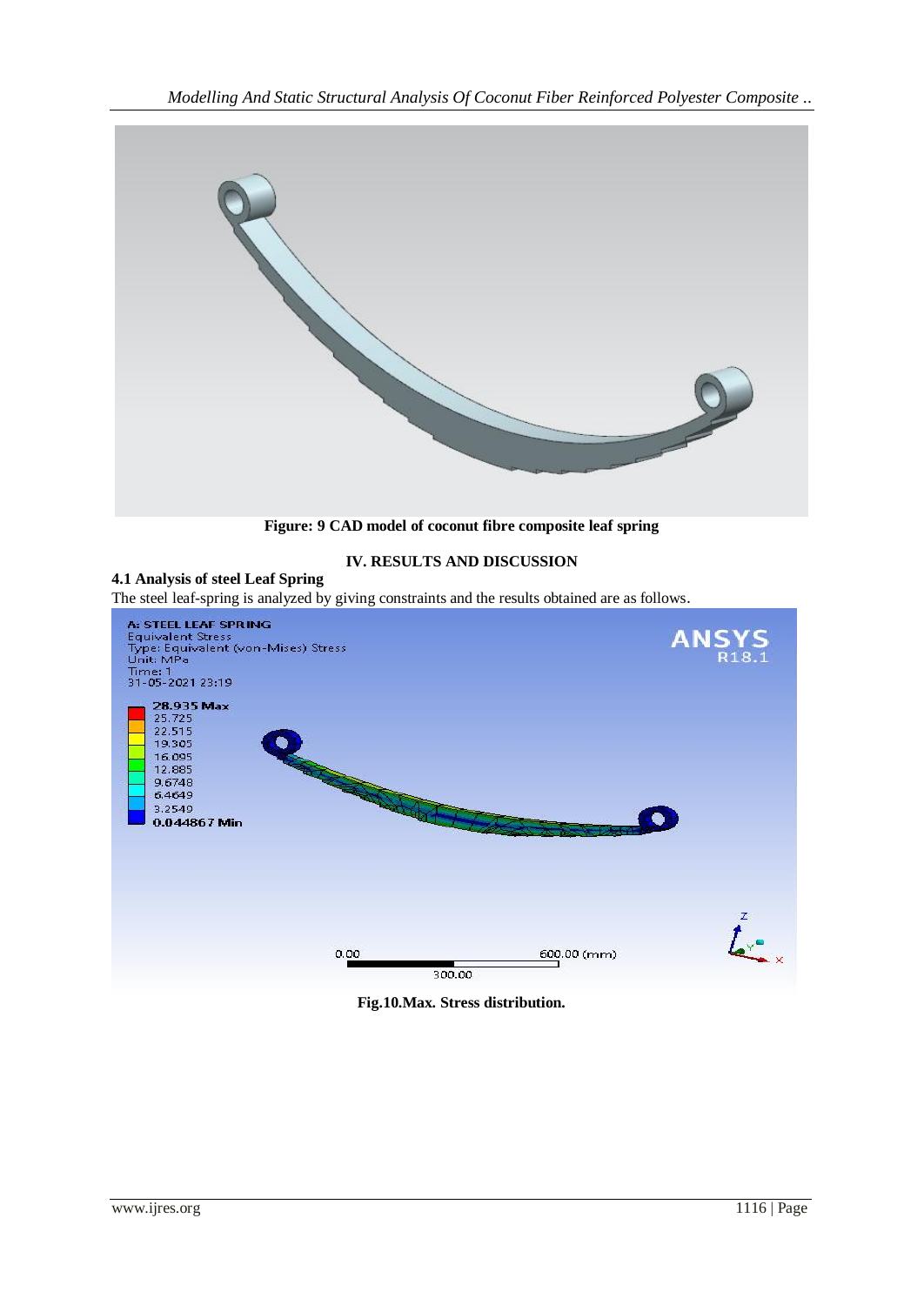

**Fig.11.Max. Deformation**

**Fig.12.Max. strain distribution**

#### **4.2 Analysis of composite Leaf Spring**

The steel leaf-spring is analyzed by giving constraints and the results obtained are as follows.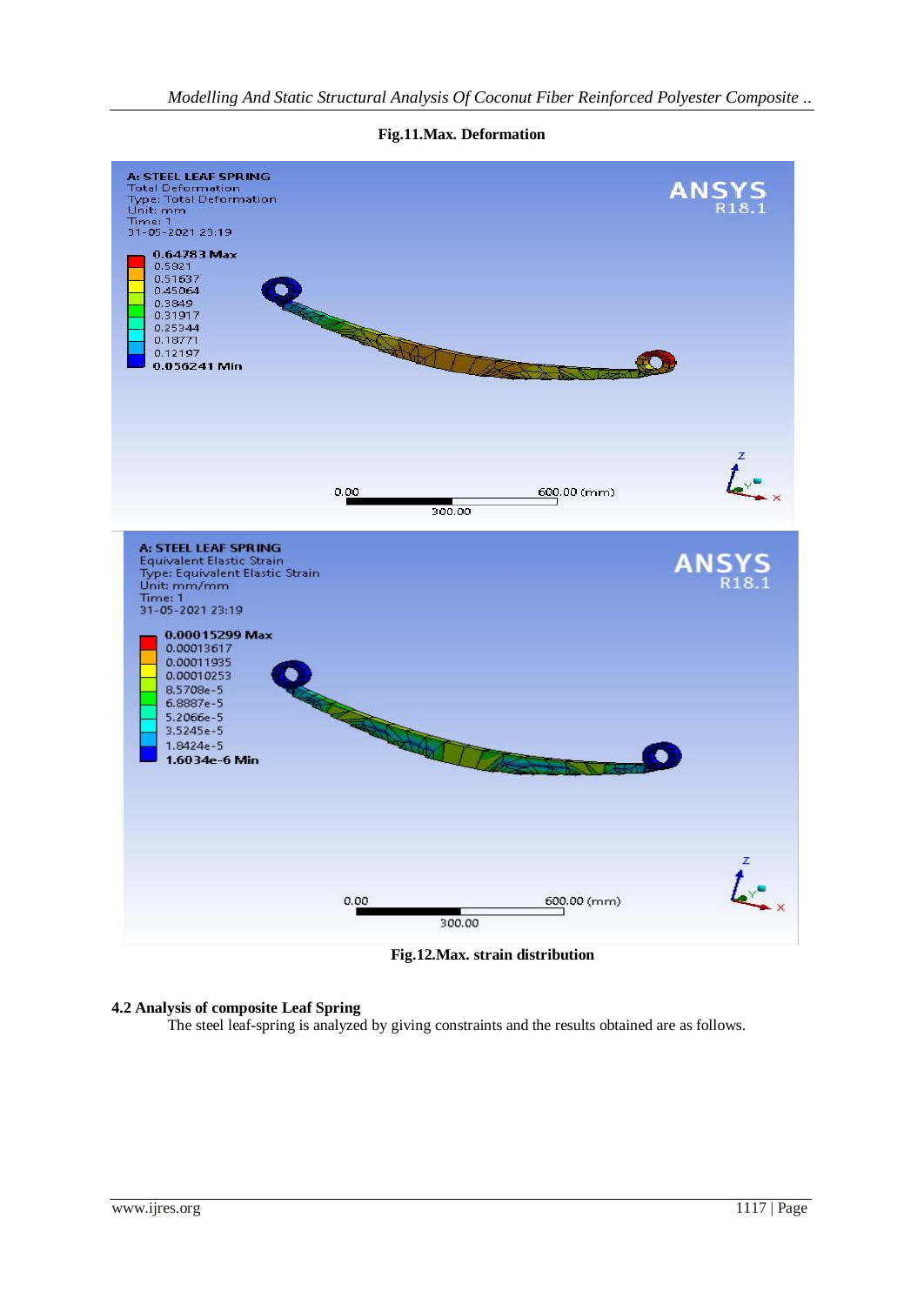*Modelling And Static Structural Analysis Of Coconut Fiber Reinforced Polyester Composite ..*



**Fig.14 .Max. Deformation**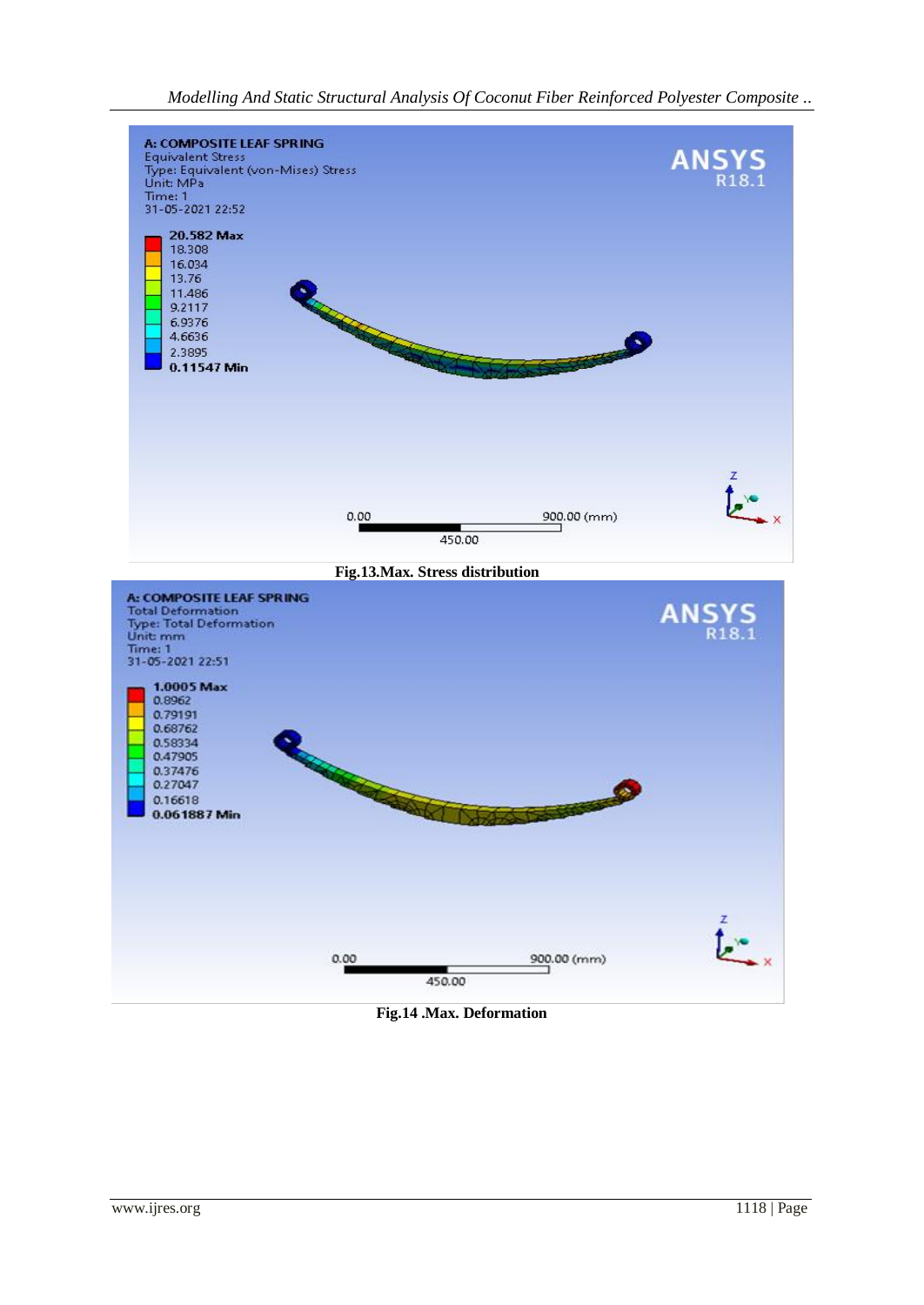

**Fig.15.Max. strain distribution**

|  |  | Table 3. Comparison of Analysis Results of steel leaf and composite leaf springs |
|--|--|----------------------------------------------------------------------------------|
|  |  |                                                                                  |

| S. No | Material     | Max stress | Max             | Max. strain  | Weight (Kg) |
|-------|--------------|------------|-----------------|--------------|-------------|
|       |              | (Mpa)      | Deformation(mm) | distribution |             |
|       |              |            |                 |              |             |
|       |              |            |                 |              |             |
|       |              |            |                 |              |             |
|       | <b>Steel</b> | 28.935     | 0.64783         | 0.00015299   | 28.2727     |
|       |              |            |                 |              |             |
|       | Composite    | 20.582     | 1.0005          | 0.00010345   | 10.0155     |
|       | leaf spring  |            |                 |              |             |
|       |              |            |                 |              |             |

Percentage of Weight saved  $=$  $(28.2727 - 10.0155)$ 27

$$
28.272
$$

 $=$  64.575%

From the results it can be observed that Equivalent stress generated in the Coconut Fiber Reinforced Polyester Composite leaf spring is less compared to steel leaf spring. Less maximum strain and acceptable deformation have been found in Coconut Fiber Reinforced Polyester Composite leaf spring compared to conventional steel leaf spring.

#### **IV. CONCLUSIONS**

Under the same static load and deflection conditions, both composite and steel leaf springs show great difference in their weights. The weight of steel spring is very high compared to that of composite.

1.The weight of steel spring is 28.2727 kgs whereas weight of composite spring is 10.0155 kgs.

2.The induced stress of composite leaf spring is 20.582 MPa which is less than 28.935 MPa of steel leaf spring.

The results obtained for deflection of steel leaf spring and composite leaf spring are in acceptable range. Composite leaf spring can be used in light weight vehicles, where weight is an important factor, whereas steel spring can be used in budget cars for its low cost of manufacturing.

#### **REFERENCES**

[1] M. Venkateshan, D. Helmen Devraj, Design and analysis of leaf spring in light vehicles, IJMER 2249-6645 Vol.2, Issue.1, pp.213-218, Jan-Feb 2012.

[2] ] R. S. Khurmi and J. K. Gupta Machine Design chapter 23.